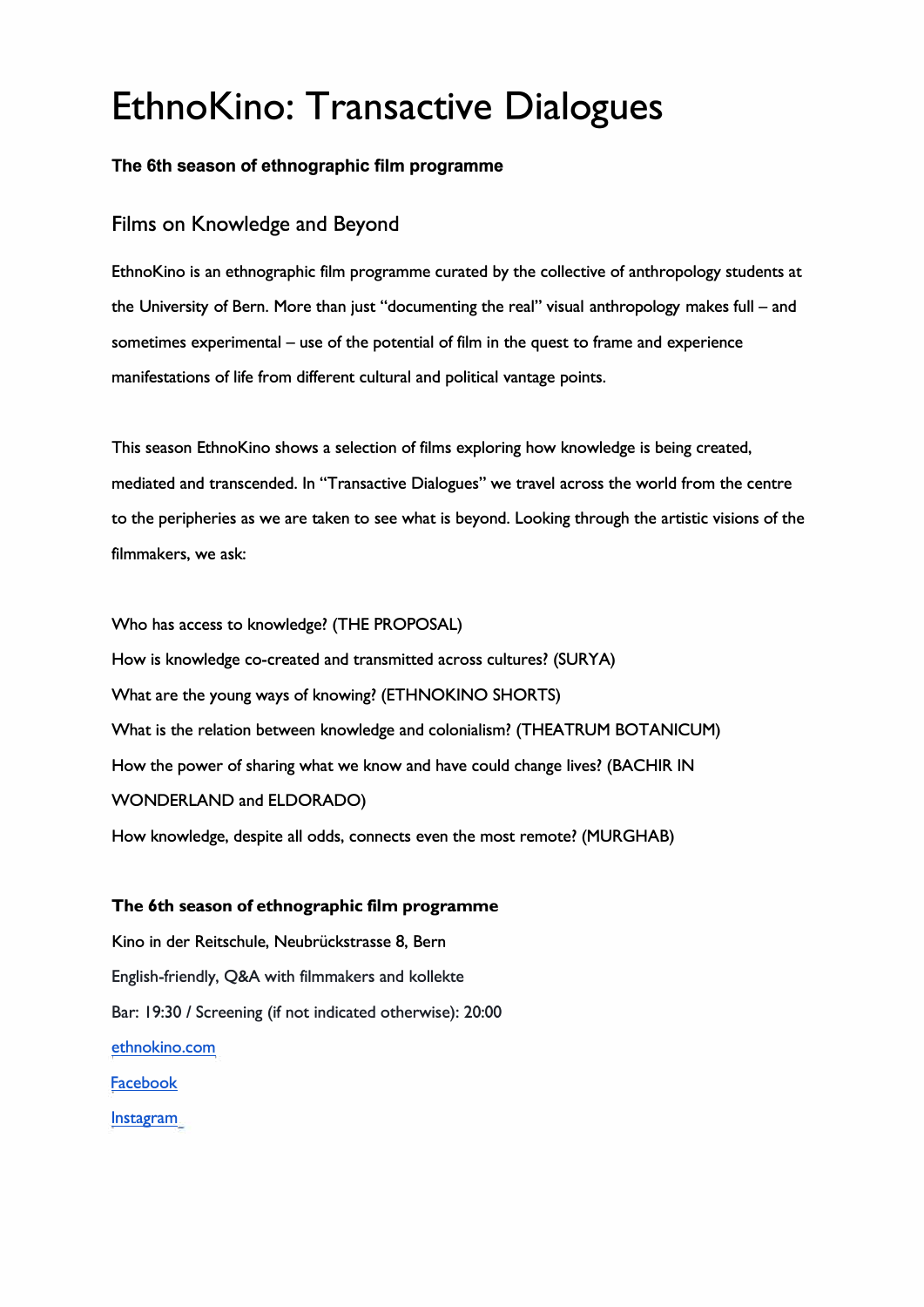# 19.9. The Proposal | Jill Magid



Known as "the artist among architects," Luis Barragán is among the world's most celebrated architects of the 20th century. Upon his death in 1988, much of his work was locked away in a Swiss bunker, hidden from the world's view. An artist Jill Magid fights to make the archives of Mexico's most famous architect available to the public.

Duration: 83 min., Year: 2018, Language: English

Award: Sheffield 2018 - New Talent Award

# 2.-3.10. Masters in Bern: Laurent Van Lancker | Surya

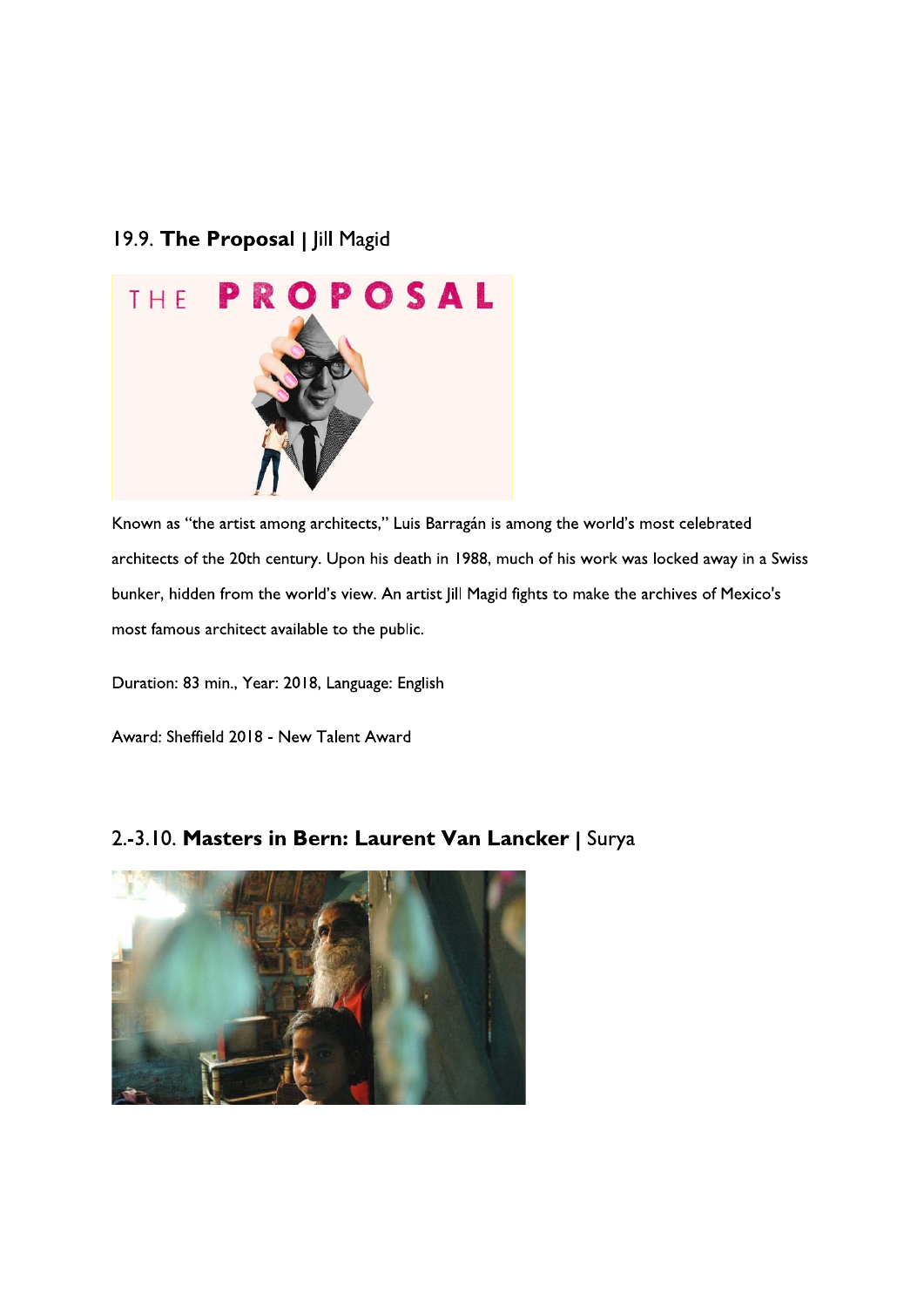Once upon a journey, ten contemporary storytellers of different cultures create an imaginary epic story, which oscillates between imagination and reality, the inner world and the outside world, documentary and fiction.

"Surya" will open the Masterclass of an award-winning director Laurent Van Lancker. Next day Laurent will present his vision of filmmaking - experiential, performative and sensorial - in a day-long workshop at the Institute of Social Anthropology.

Duration: 76 min., Year: 2006, Language: multilingual with English subtitles

Award: Rodos Film Festival - Grand Prix and Audience Award

**JOIN FACEBOOK EVENT** 

# 23.10. EthnoKino Shorts 5 inspiring short films

"EthnoKino Shorts" is dedicated to the work of young filmmakers. Through a Call for Submissions we invite filmmakers to present and discuss their latest short documentary films. An Expert Jury will attend the screening and give constructive feedback on the aspects of camera work, editing and research. The event creates space for new collaboration, networking, exchange and visibility.

SEND US YOUR FILM and JOIN THE SCREENING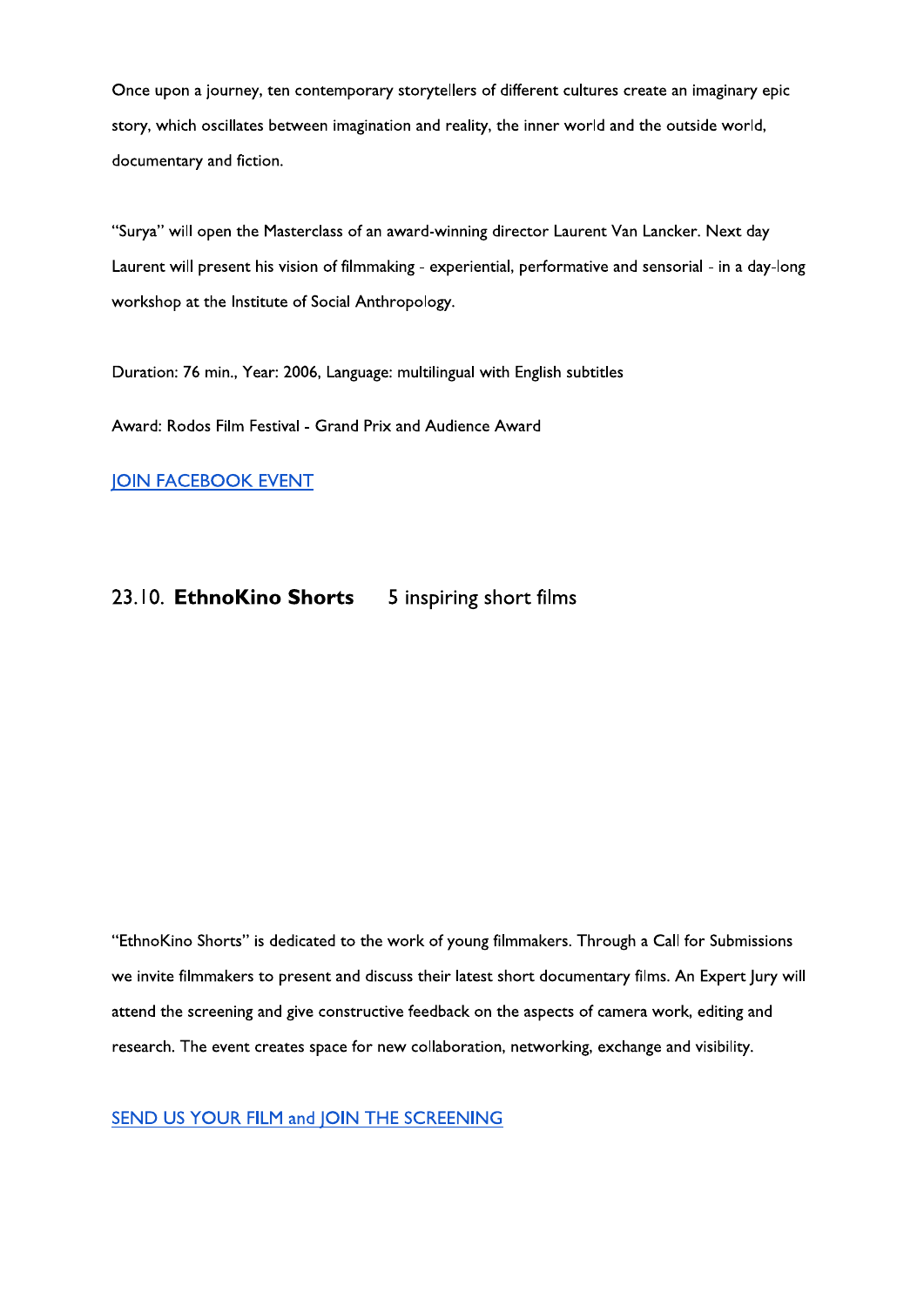# 31.10. Theatrum Botanicum | Uriel Orlow



The video trilogy by Uriel Orlow investigates the ideological and commercial confrontation of two different yet interwinding medicinal traditions and their use of plants (The Crown Against Mafavuke), considers questions around indigenous copyright protection (Mafavuke's Tribunal) and documents the continuing presence of herbal medicine in the postcolonial context (Muthi).

Duration: 18 min., 17 min. and 28 min., Year: 2016-2018, Language: English and Swahili with subtitles

**JOIN FACEBOOK EVENT** 

# 14.11. Global Science Film Festival

Opening film of the 2nd Global Science Film Festival, Bern A panel discussion on "Migration & Mobility Justice" convened by Susan Thieme & Eda Elif Tibet Screening: 19:45

# Bachir in Wonderland | Els Duran & Evelien Vehof



The sea is a great mystery to Bachir. He is only familiar with sand, lots of sand, because he lives in a refugee camp in the Algerian Sahara. His parents grew up in the Western Sahara, right by the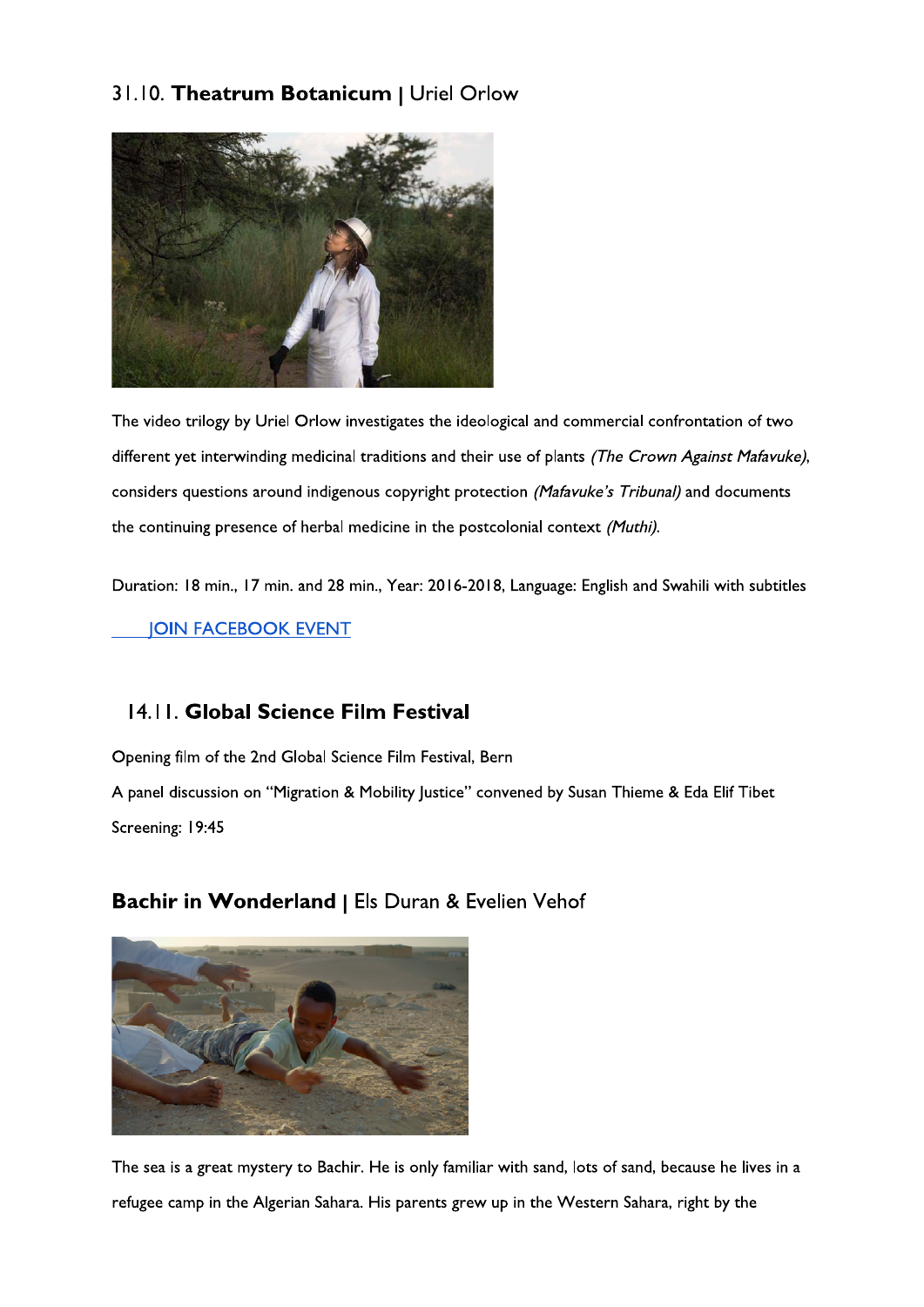seaside, but when Morocco occupied their land, the family had to flee the war.

Duration: 16 min., Year: 2019, Language: Spanish and Arabic with English Subtitles

# Eldorado | Markus Imhoof



Drawing inspiration from his personal encounter with the Italian refugee child Giovanna during World War II, Markus Imhoof tells how refugees and migrants are treated today: on the Mediterranean Sea, in Italy and Switzerland.

Duration: 105 min., Year: 2018, Language: German with English Subtitles

Award: Nomination for Swiss Film Award - Best Documentary Film 2019

# 5.12. Murghab | Martin Saxer & Daler Kaziev



Murghab, the former Soviet Union's highest town, has weathered many storms. Yet, life goes on and, with wit and improvisational skills, the ruins of Socialism afford a plethora of new but precarious ways to make do. A winter film of hardship, work and hope.